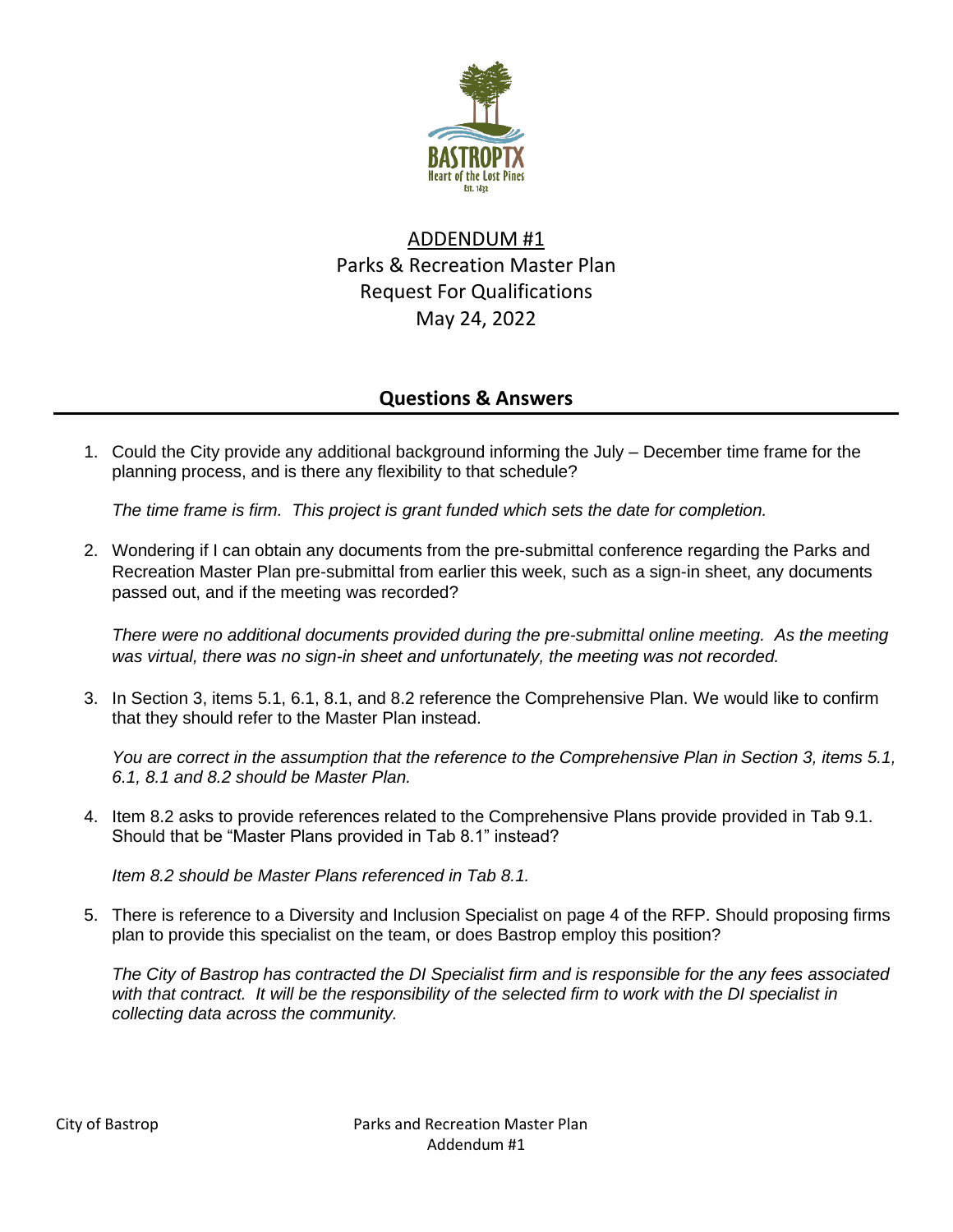6. Could the City please expand on the outcome, "Community scaled park survey plan"?

*A community scaled park survey plan refers to the measuring of the community data for their community parks. What are the trends for those areas? What does the data show as needs and wants for each park?*

7. Tab #8 (Work Samples and References): Does the City have a required or minimum number of references proposers should include in this section?

*8.1 Asks for 3 samples. 8.2 Asks for a reference from a municipal official for each sample.*

8. Is there a standard City contract/terms and conditions that proposers should review prior to submitting responses?

*The City of Bastrop does have a standard professional contract. We will attach document.*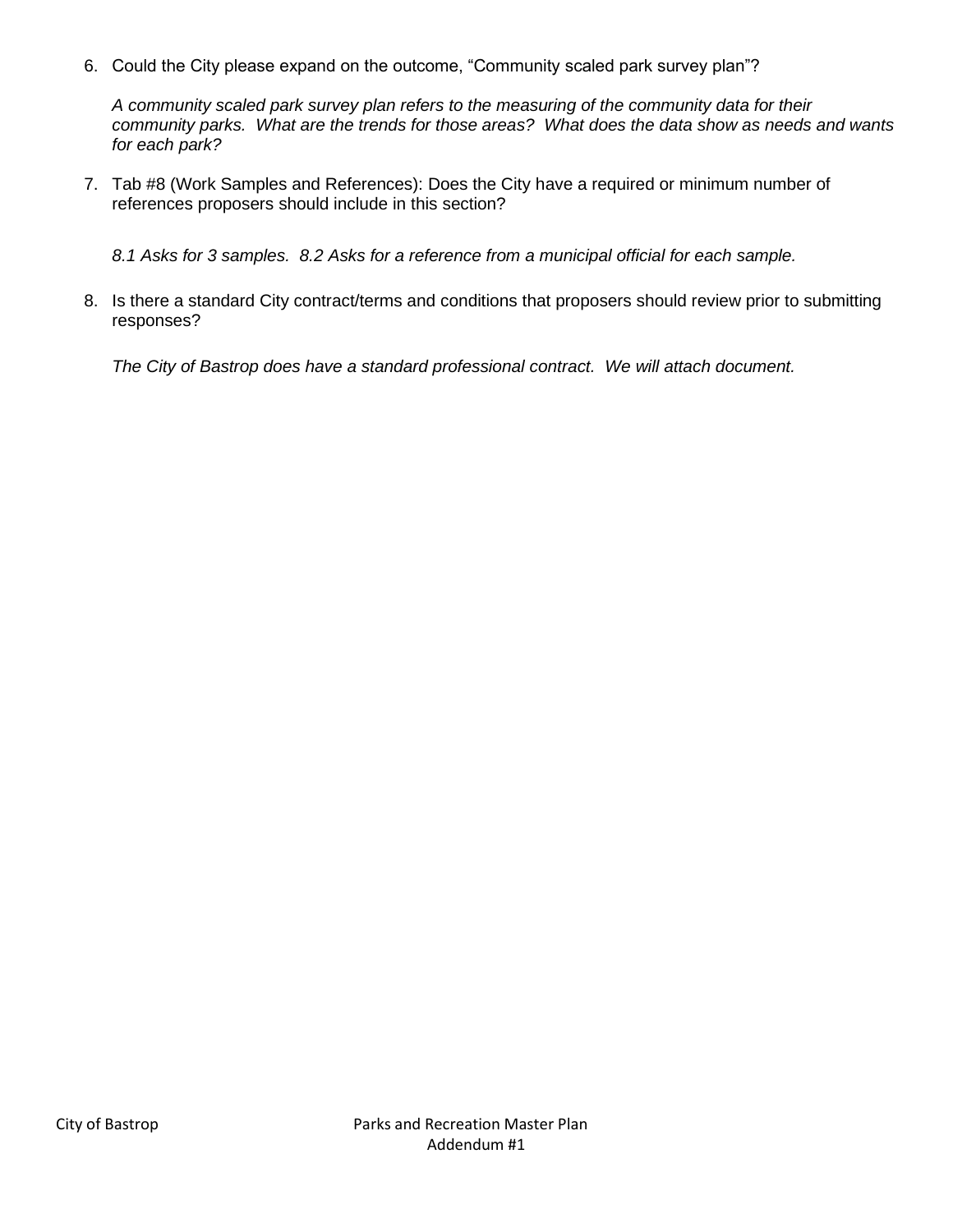## **CITY OF BASTROP STANDARD CONTRACT FOR GENERAL SERVICES**

Over \$50K (8-16-2021)

This General Services Contract ("Contract") is entered by and between the **City of Bastrop**, a Texas Home-Rule Municipal Corporation (the "City"), and **XXXXXXXXX**, acting by **XXXXXXX** (the "Engineer/Contractor"), and together with the City jointly referred to as the "Parties," for the following work described on the Scope of Services, Exhibit A-2, attached and incorporated herein to this Contract (the "Work" or "Project" or "XXXXXXXXXX").

### **I. General Information and Terms.**

| Engineer's/Contractor's Name and Address: | XXXXXXXXX.<br>XXXXXXXXX<br>XXXXXXXXX<br>Attn: XXX |
|-------------------------------------------|---------------------------------------------------|
| General Description of Services:          | XXXXXXXX                                          |
| <b>Maximum Contract Amount:</b>           | <b><i>SXXXXXXXXX</i></b>                          |
| <b>Effective Date:</b><br>parties.        | On the latest of the dates signed by both         |
| <b>Termination Date:</b>                  | See II.D.                                         |

Contract Parts: This Contract consists of the following parts:

I. General Information and Terms II. Standard Contractual Provisions III. Additional Terms or Conditions IV. Additional Contract Documents V. Signatures

#### **II. Standard Contractual Provisions.**

A. Contractor's Services. The Contractor will provide to the City the professional engineering services ("Services") described in the Scope of Services, Exhibit A-2 attached and incorporated herein to this Contract under the terms and conditions of this Contract.

CITY OF BASTROP, GENERAL SERVICES CONTRACT/Page 1 B. Billing and Payment. The Contractor will bill the City for the Services provided at intervals of at least 30 days of receipt of Contractor's invoices, except for the final billing. The City will pay the Contractor within 30 days of receipt of Contractor's invoices for the Services provided for in this Contract with current revenues available to the City, but all of the City's payments to the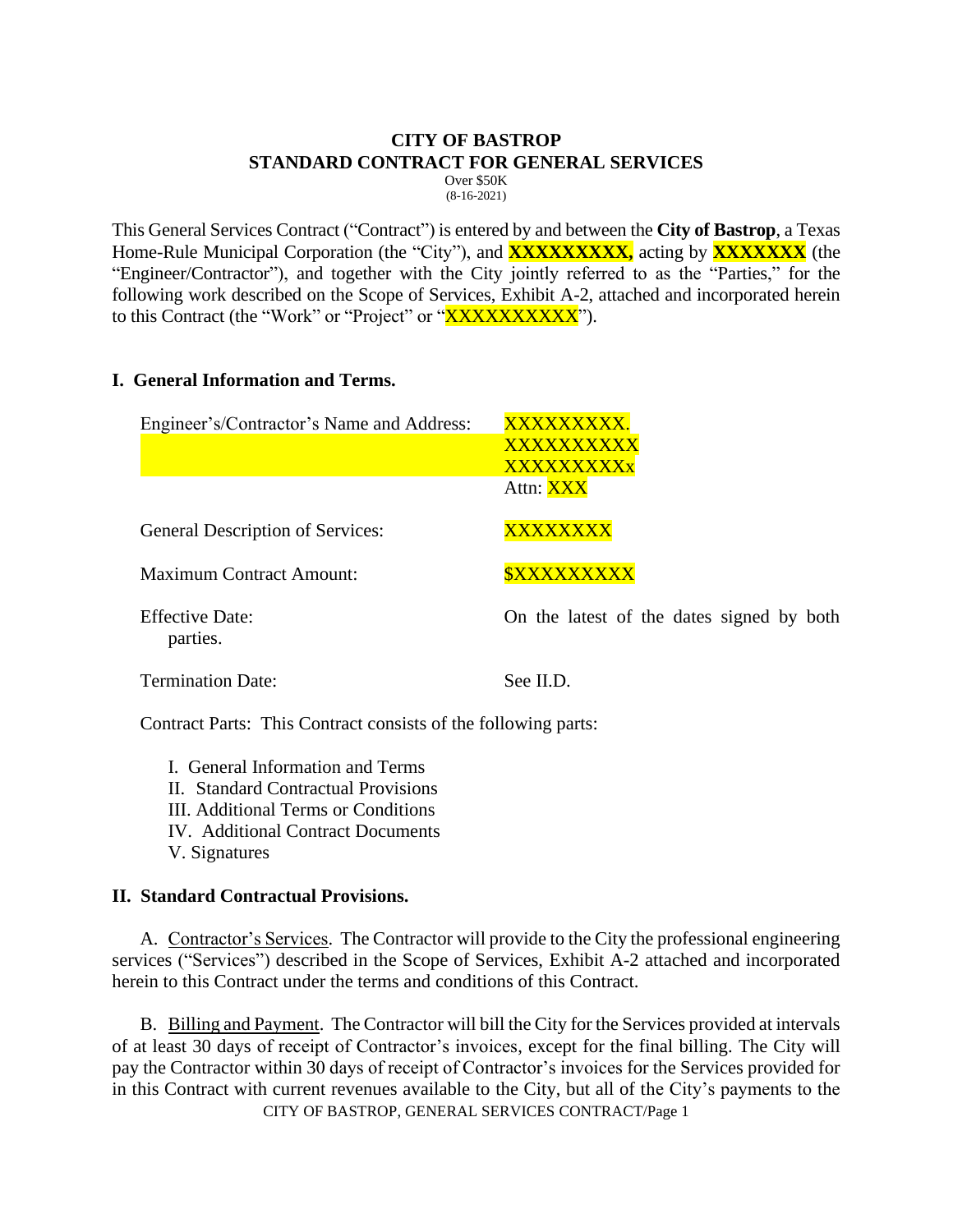Contractor, including the time of payment and the payment of interest on overdue amounts, are subject to the provisions of Chapter 2251 of the Government Code. The City shall have the right to withhold payment, or any part thereof, of any of invoice presented by Contractor until resolution providing reasonable verification of the correctness thereof of is reached. The City shall notify the Contractor, in writing, of the disputed amount within thirty (30) days. The City is not liable to the Contractor for any taxes which the City is not liable by law, including state and local sales and use taxes (Section 151.309 and Title 3, Texas Tax Code) and federal excise tax (Subtitle D of the Internal Revenue Code). Accordingly, those taxes may not be added to any bill.

C. Executed Contract. The "Notice to Proceed" will not be given nor shall any Services commence until this Contract is fully executed and all exhibits and other attachments are completely executed and attached to this Contract.

#### D. Termination Provisions.

- (1) Unless terminated earlier as allowed by this Contract, this Contract terminates:
	- (a) On the termination date, if any, specified in the General Information in Part I, but the obligation of a party to complete a contract requirement pending on the date of termination survives termination; or
	- (b) If there is no termination date specified in the General Information in Part I, the Contract terminates when both parties have completed all their respective obligations under the Contract.

(2) The City Manager may terminate this Contract during its term at any time for any reason by giving written notice to the Contractor not less than five (5) business days prior to the termination date, but the City will pay the Contractor for all Services rendered in compliance with this Contract up to the date of termination. The City may terminate the Contract anytime if the City does not have available funds pursuant to Texas Government Code Chapter 2251.

(3) If the City Council does not appropriate funds to make any payment for a fiscal year after the City's fiscal year in which the Contract becomes effective and there are no proceeds available for payment from the sale of bonds or other debt instruments, then the Contract automatically terminates at the beginning of the first day of the successive fiscal year. (Section 5, Article XI, Texas Constitution).

E. Delays. Contractor shall have no damages for delay or hindrance. In the event of delay or hindrance not the fault of Contractor, an extension of time shall be the Contractor's sole remedy.

F. Independent Contractor. It is understood and agreed by the Parties that the Contractor is an independent contractor retained for the Services described in the Scope of Services, Exhibit A-2, attached and incorporated herein. The City will not control the manner or the means of the Contractor's performance but shall be entitled to work product as detailed in the Exhibit A-2. The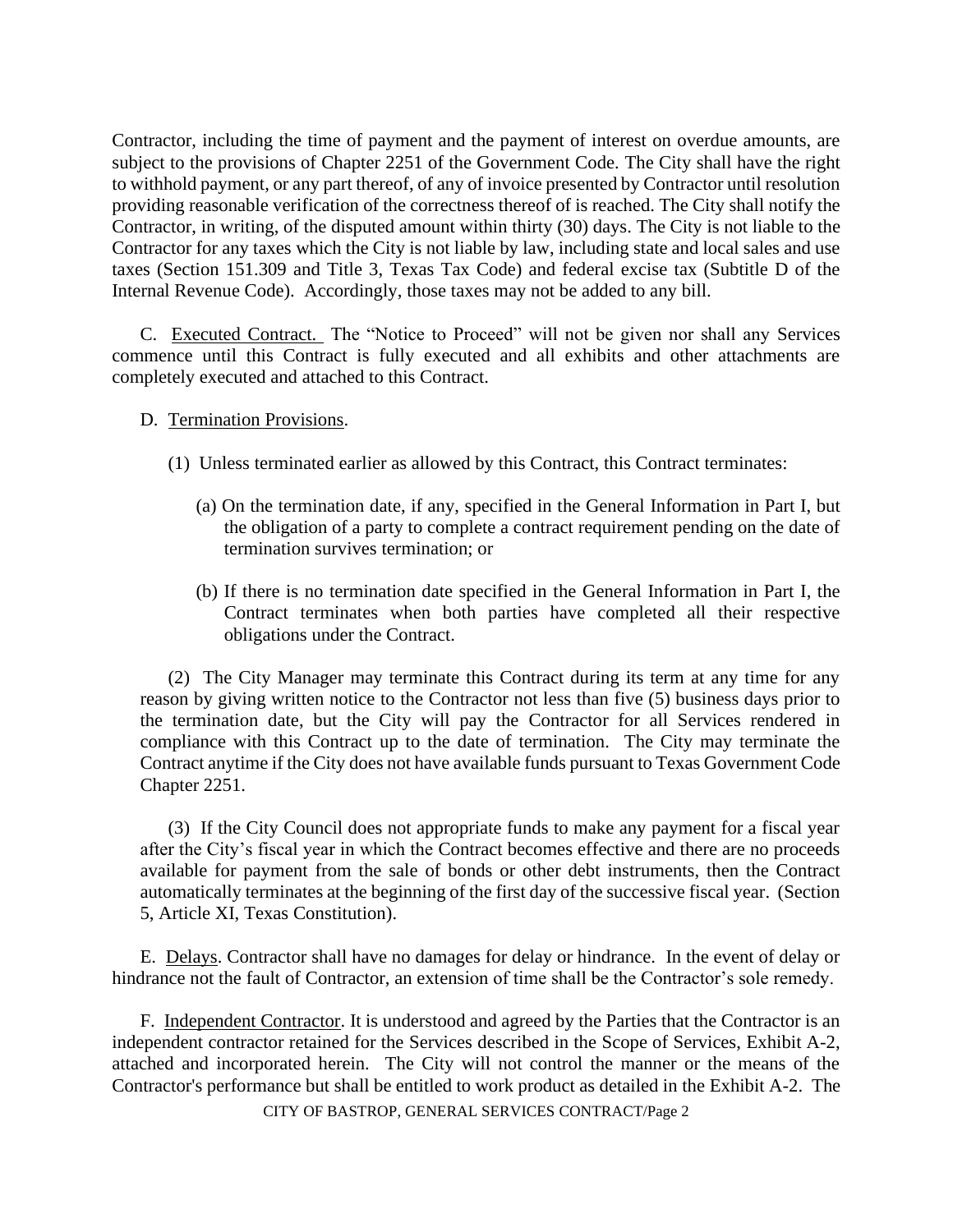City will not be responsible for reporting or paying employment taxes or other similar levies that may be required by the United States Internal Revenue Service or other State or Federal agencies. This Contract does not create a joint venture. Services performed by the Contractor under this Contract are solely for the benefit of the City. Nothing contained in this Contract creates any duties on the part of the Contractor toward any person not a party to this Contract. No person or entity not a signatory to this Contract shall be entitled to rely on the Contractor's performance of its Services hereunder, and no right to assert a claim against the Contractor by assignment of indemnity rights or otherwise shall accrue to a third party as a result of this Contract or the performance of the Contractor's Services hereunder.

G. Subcontractor. The term "subcontractor" shall mean and include only those hired by and having a direct contract with Contractor for performance of work on the Project. The City shall have no responsibility to any subcontractor employed by Contractor for performance of work on the Project, and all subcontractors shall look exclusively to the Contractor for any payments due. The Contractor shall be fully responsible to the City for the acts and omissions of its subcontractors. Nothing contained herein shall create any contractual or employment relations between any subcontractor and the City.

H. Assignment. The Contractor may not assign this Contract without the City's prior written consent.

I. Law Governing and Venue. This Contract is governed by the law of the State of Texas and a lawsuit may only be prosecuted on this Contract in a court of competent jurisdiction located in or having jurisdiction in Bastrop County, Texas.

J. Entire Contract. This Contract represents the entire Contract between the City and the Contractor and supersedes all prior negotiations, representations, or contracts, either written or oral. This Contract may be amended only by written instrument signed by both parties.

K. Dispute Resolution Procedures. If either party disputes any matter relating to this Contract, the parties agree to try in good faith, before bringing any legal action, to settle the dispute by submitting the matter to mediation before a third party who will be selected by agreement of the parties. The parties will each pay one-half of the mediator's fees.

L. Attorney's Fees. Should either party to this Contract bring suit against the other party for any matter relating to this Contract, the prevailing Party shall be entitled to have and recover from the losing Party reasonable attorney's fees and all other costs of such action.

M. INDEMNIFICATION. TO THE FULLEST EXTENT PERMITTED BY APPLICABLE LAW,THE CONTRACTOR SHALL INDEMNIFY AND HOLD HARMLESS THE CITY, ITS OFFICERS, AGENTS, VOLUNTEERS, AND EMPLOYEES FROM AND AGAINST CLAIMS, LOSSES, DAMAGES, CAUSES OF ACTION, SUITS, AND LIABILITY, INCLUDING REIMBURSEMENT OF REASONABLE ATTORNEY'S FEES AND COST IN PROPORTION OF CONTRACTOR'S LIABILITY, FOR INJURY TO OR DEATH OF ANY PERSON OR FOR DAMAGE TO ANY PROPERTY TO THE EXTENT CAUSED BY THE NEGLIGENT ACT,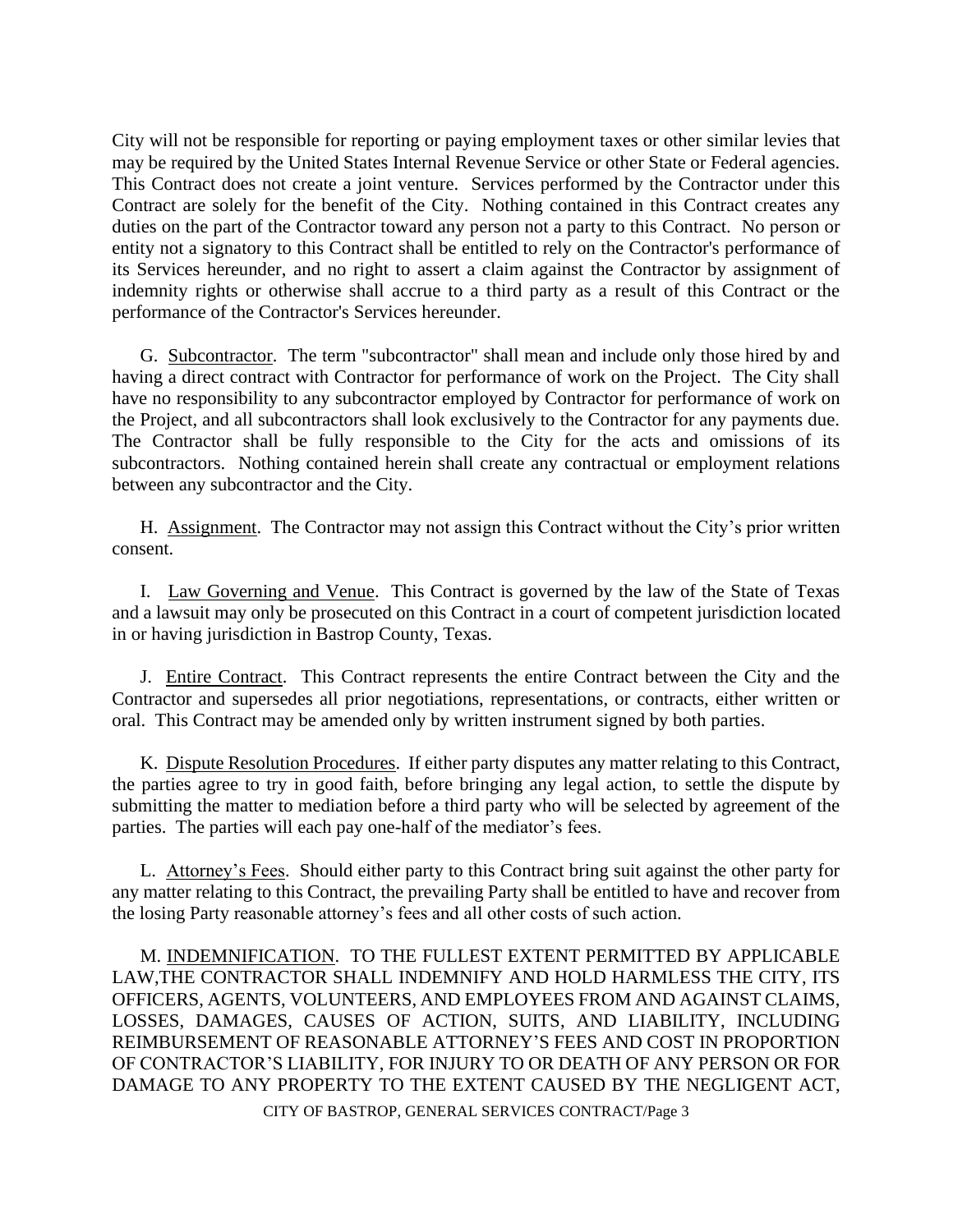ERROR, OR WILLFUL MISCONDUCT OF THE CONTRACTOR, ITS AGENTS, REPRESENTATIVES, EMPLOYEES, OR ANYONE WHOM THE CONTRACTOR IS LEGALLY LIABLE FOR UNDER THIS CONTRACT.

NOTWITHSTANDING ANYTHING HEREIN TO THE CONTRARY, UNDER NO CIRCUMSTANCES WHETHER UNDER BREACH OF CONTRACT, TORT (INCLUDING NEGLIGENCE), STRICT LIABILITY, OR ANY OTHER THEORY OF LIABILITY, SHALL EITHER PARTY BE LIABLE TO THE OTHER FOR ANY CONSEQUENTIAL, SPECIAL, INDIRECT, INCIDENTAL, EXEMPLARY, ENHANCED, TREBLE (OR STATUTORY EQUIVALENT), OR PUNITIVE DAMAGES, INCLUDING WITHOUT LIMITATION, LOSS OF PROFITS, LOSS OF BUSINESS OPPORTUNITY OR LOSS OF PROSPECTIVE REVENUE, ARISING OUT OF THIS AGREEMENT OR ANY WORK OR SERVICES PERFORMED OR TO BE PERFORMED HEREUNDER.

 N. RELEASE. THE CONTRACTOR ASSUMES FULL RESPONSIBILITY FOR THE WORK TO BE PERFORMED HEREUNDER AND HEREBY RELEASES, RELINQUISHES, AND DISCHARGES THE CITY, ITS OFFICERS, AGENTS, VOLUNTEERS, AND EMPLOYEES FROM ALL CLAIMS, DEMANDS, AND CAUSES OF ACTION OF EVERY KIND AND CHARACTER, INCLUDING THE COST OF DEFENSE THEREOF, FOR ANY INJURY TO OR DEATH OF ANY PERSON, AND ANY LOSS OF OR DAMAGE TO ANY PROPERTY THAT IS CAUSED BY, OR ALLEGED TO BE CAUSED BY, THE NEGLIGENCE, RECKLESSNESS, OR WILLFUL MISCONDUCT OF CONTRACTOR, ITS AGENTS, REPRESENTATIVES, VOLUNTEERS, EMPLOYEES, OR SUBCONTRACTORS..

O. Severability. If a court finds or rules that any part of this Contract is invalid or unlawful, the remainder of the Contract continues to be binding on the parties.

P. Conflicting Provisions. If there is a conflict between a provision in the Contractor's Additional Contract Documents and a provision in the remainder of this Contract, the latter controls.

Q. Documents and Data, Licensing of Intellectual Property, and Copyright. All Work progress and final documents and data produced by Contractor during the term of the Contract shall be and remain the property of the City. For purposes of this Contract, the term "Documents and Data" include any original work (the Work), reports, analyses, plans, drawings, designs, renderings, specifications, notes, summaries, charts, schedules, spreadsheets, calculations, lists, data compilations, documents, or any other material developed and assembled by or on behalf of the City in the performance of this Contract. It also includes any medium in which the Documents and Data are kept, including digitally, magnetically, or electronically. This Contract creates at no cost to the City, a perpetual license for the City to use any picture, video, music, brochure, writing, trademark, logo, or other work created by the Contractor for the use of the City, as a "work made for hire" as defined by federal copyright law. The City, as the author and owner of the copyright to the Work, may alter, reproduce, distribute, or make any other use of the Work as it deems appropriate.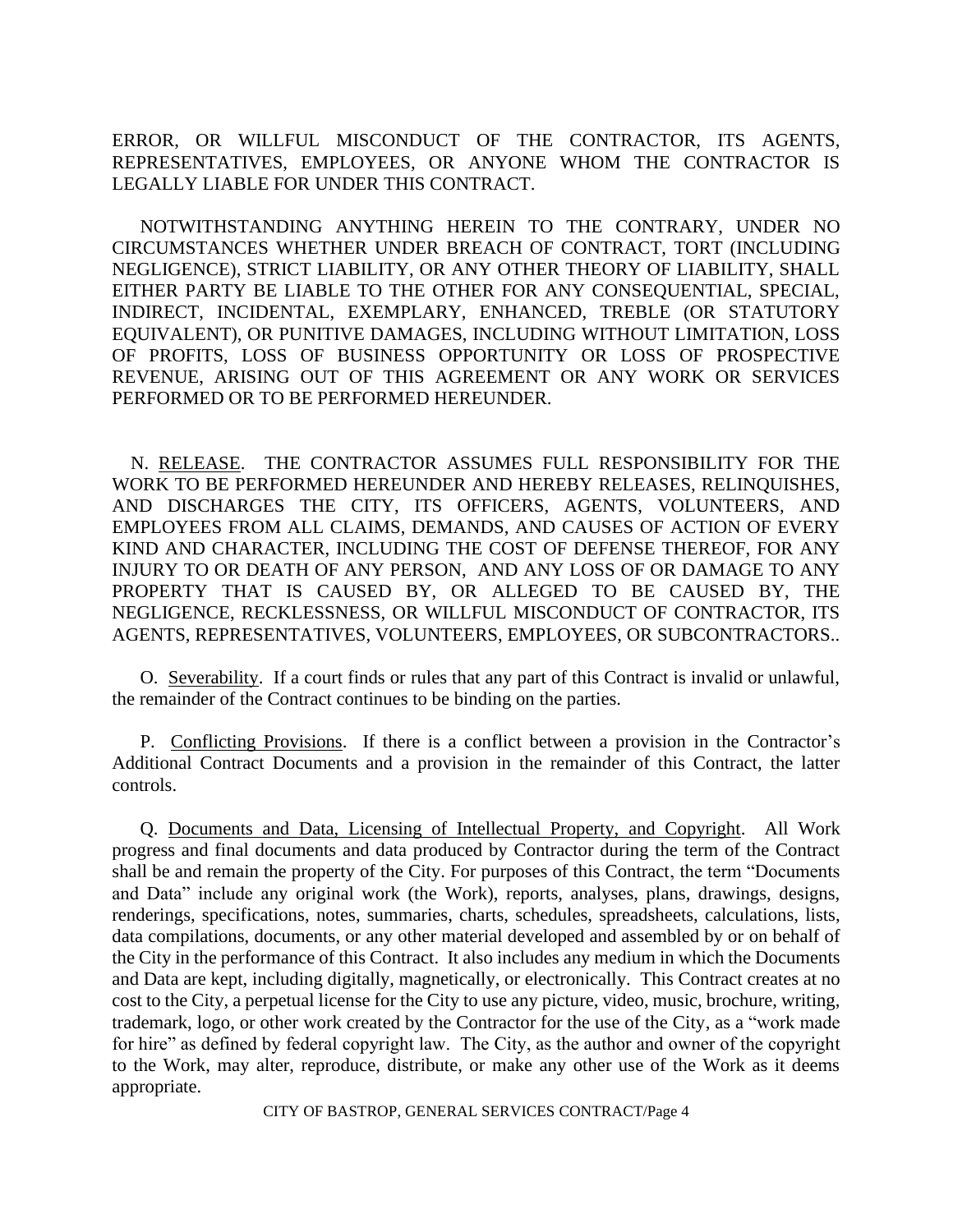R. Standard of Care for Architects and Engineers. Services must be performed with the professional skill and care ordinarily provided by competent licensed engineers or registered architects practicing in the same or similar locality and under the same or similar circumstances and professional license.

S. Disclosure of Interested Persons for Council-Approved Contracts. Contracts that require City Council approval, such as contracts that exceed \$50,000, are subject to the requirements of Section 2252.908, Tex Gov't Code. Under the provisions of this statute:

(1) The City may not enter into a contract with a business entity that requires Council approval unless the business entity submits a disclosure of interested persons at the time the business entity submits a signed contract to the City;

(2) A disclosure of interested parties must be submitted on a form prescribed by the Texas Ethics Commission (Commission), attached and incorporated herein as Exhibit A-1,that includes:

- (a) A list of each interested party for the contract of which the contractor business entity is aware, an interested party being a person who has a controlling interest in the business entity or who actively participates in facilitating or negotiating the terms of the contract, including a broker, intermediary, adviser, or attorney for the business entity; and
- (b) The signature of the authorized agent of the contracting business entity, acknowledging that the disclosure is made under oath and under penalty of perjury.

T. Compliance with Laws. The Contractor must comply with the federal, state, and local laws, rules and regulations applicable to the Project and its services under this Contract.

U. Prohibition on Contracts with Companies Boycotting Israel. Certain contracts for goods and services are subject to the requirements of Section 2270.002, Tex Gov't Code (H.B. 89, as amended by H.B. 793). Specifically, contracts for good and services that:

(1) are between the City and a company with ten (10) or more full-time employees; and

(2) have a value of \$100,000.00 or more that is to be paid wholly or partly from public funds of the City.

Under the provisions of this statute, if the above conditions apply the City may not enter into a contract with a company for goods and services unless the contract contains a written verification from the company that it: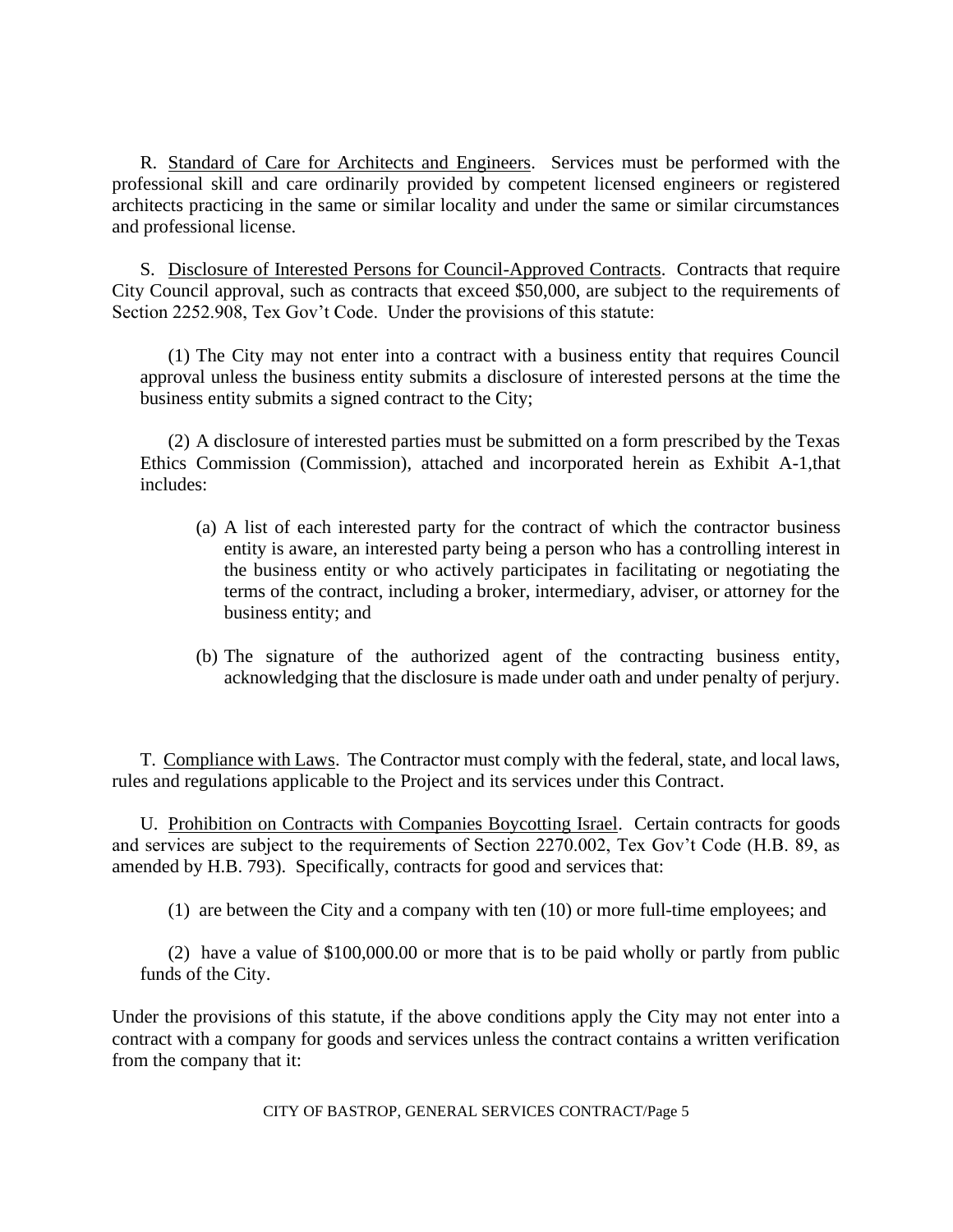- (1) does not boycott Israel; and
- (2) will not boycott Israel during the term of the contract.

If this is a contract to which the verification requirement applies, the City has approved a verification form which must be filled out and signed by the Contractor and submitted to the City at the time of execution of this Contract.

#### **III. Additional Terms or Conditions**.

#### Insurance

At all times this Agreement is in effect, Contractor shall maintain insurance of the types and amounts as those required in Exhibit B-1. All of Contractor's insurance policies in any way relating to the Work, whether or not required by this Agreement and regardless of the enforceability or validity of any of the indemnities or other assumptions of liability by Contractor, shall, to the full coverage limits of all such policies without any limitations based on the minimum requirements set forth above: (a) other than the worker's compensation insurance, name City Group as additional insureds on a broad form basis with such additional insured coverage including coverage for the sole or concurrent negligence of the additional insured and not being restricted to (i) "ongoing operations," (ii) coverage for vicarious liability, or (iii) circumstances in which the named insured is partially negligent; (b) provide for waiver of all rights of subrogation against City and the other members of City Group; and (c) be primary and noncontributory as to all other policies (including any deductibles or self-insured retentions) and self-insurance that may provide coverage to any member of City Group, and shall be fully applied and exhausted before application of any applicable indemnity obligations of City or of any applicable insurance coverage provided by City or any other member of City Group.

#### **A.** Audit

Contractor shall, and shall ensure that its affiliates, subsidiaries, contractors, subcontractors, consultants, agents, and any other person associated with Contractor including those in Contractor Group, keep full and accurate books and records with respect to all Work performed, and all payments and expenditures in connection with this Agreement. The records to be maintained and retained by Contractor Group shall include, without limitation, (a) payroll records accounting for total time distribution of Contractor's employees working full or part time on the Project, as well as canceled payroll checks or signed receipts for payroll payments in cash; (b) invoices for purchases, receiving and issuing documents, and all other unit inventory records for Contractor's stores, stock, or capital items; (c) paid invoices and canceled checks for materials purchased and for subcontractors' and any other Third Parties' charges, including, but not limited to, Equipment rental; (d) travel and entertainment documentation, including, but not limited to, employee expense reports and Contractor facility usage reports; and (e) all field tickets or similar documentation evidencing the Work. The City shall have the right at all reasonable times, for a period of five (5) years from the completion of the Work, to audit and inspect such books and records (excluding trade secrets, formulas, confidential data, proprietary information, or processes).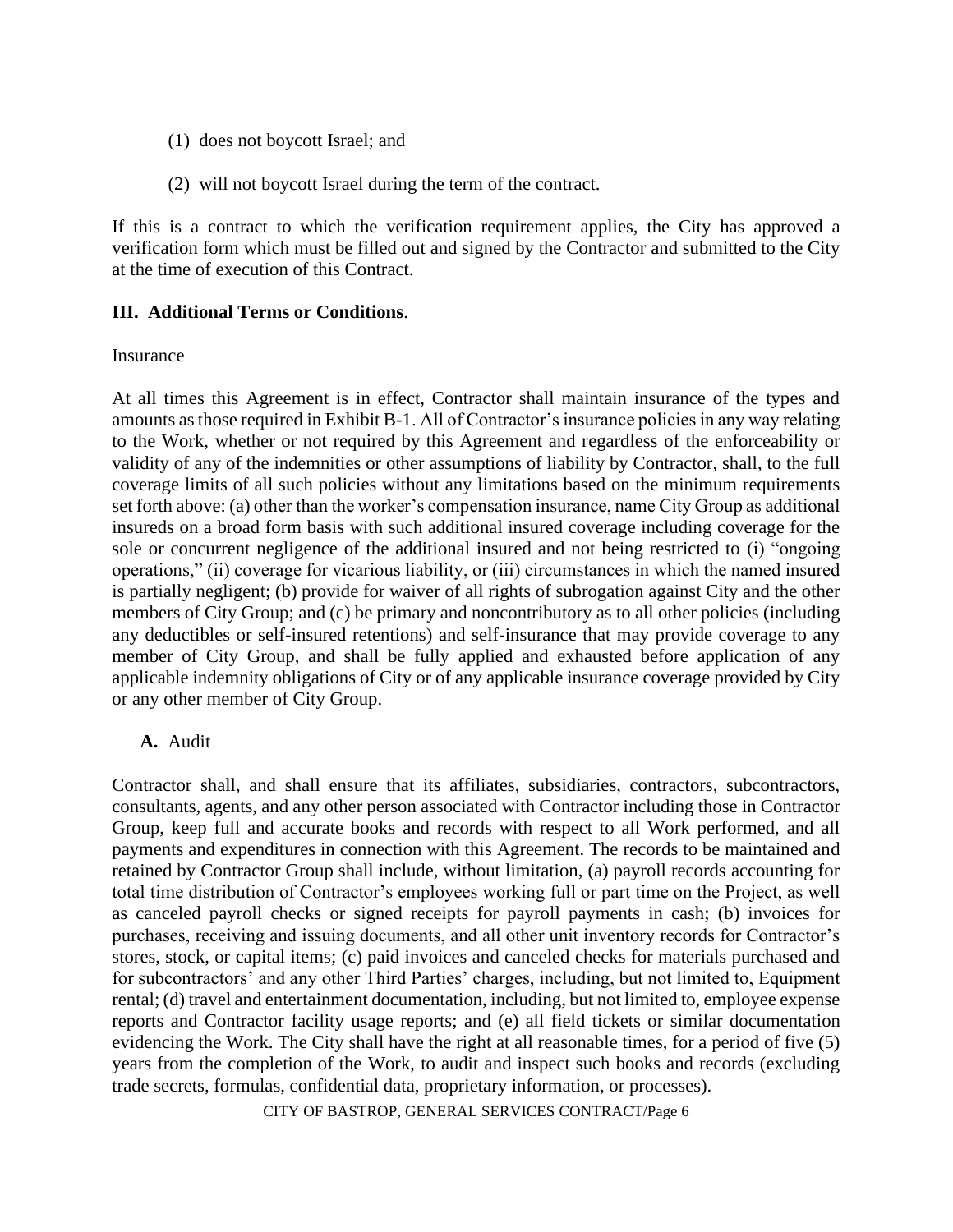**B.** Reports of Incidents

Within twenty-four (24) hours upon occurrence, Contractor shall provide in writing to the City notice and details of any accidents or occurrences resulting in injuries to persons, property, or pollution arising in any way arising out of or related to the Work whether done by Contractor or any subcontractor of Contractor or any other member of Contractor Group performing Work pursuant to this Contract. Contractor shall in writing within twenty-four (24) hours of any claim, demand, or suit that may be presented to or served upon it arising out of or as a result of Work.

**IV. Additional Contract Documents**. The following documents attached to this Contract are part of this Contract:

- EXHIBIT A-1: Certificate of Interested Parties (1295 Form)
- EXHIBIT A-2 Scope of Work
- EXHIBIT A-3 House Bill 89 Verification
- EXHIBIT B-1 Requirements for General Services Contract

#### **V. Signatures.**

# **XXXXXXXXXXXXXX CITY OF BASTROP**

| $\mathbf{By:}$ | By: $\qquad \qquad$                                                                                                            |
|----------------|--------------------------------------------------------------------------------------------------------------------------------|
|                | Printed Name: 2008. [19] Printed Name:                                                                                         |
| Title:         |                                                                                                                                |
| Date:          | Date:<br><u> 1989 - Johann Harry Harry Harry Harry Harry Harry Harry Harry Harry Harry Harry Harry Harry Harry Harry Harry</u> |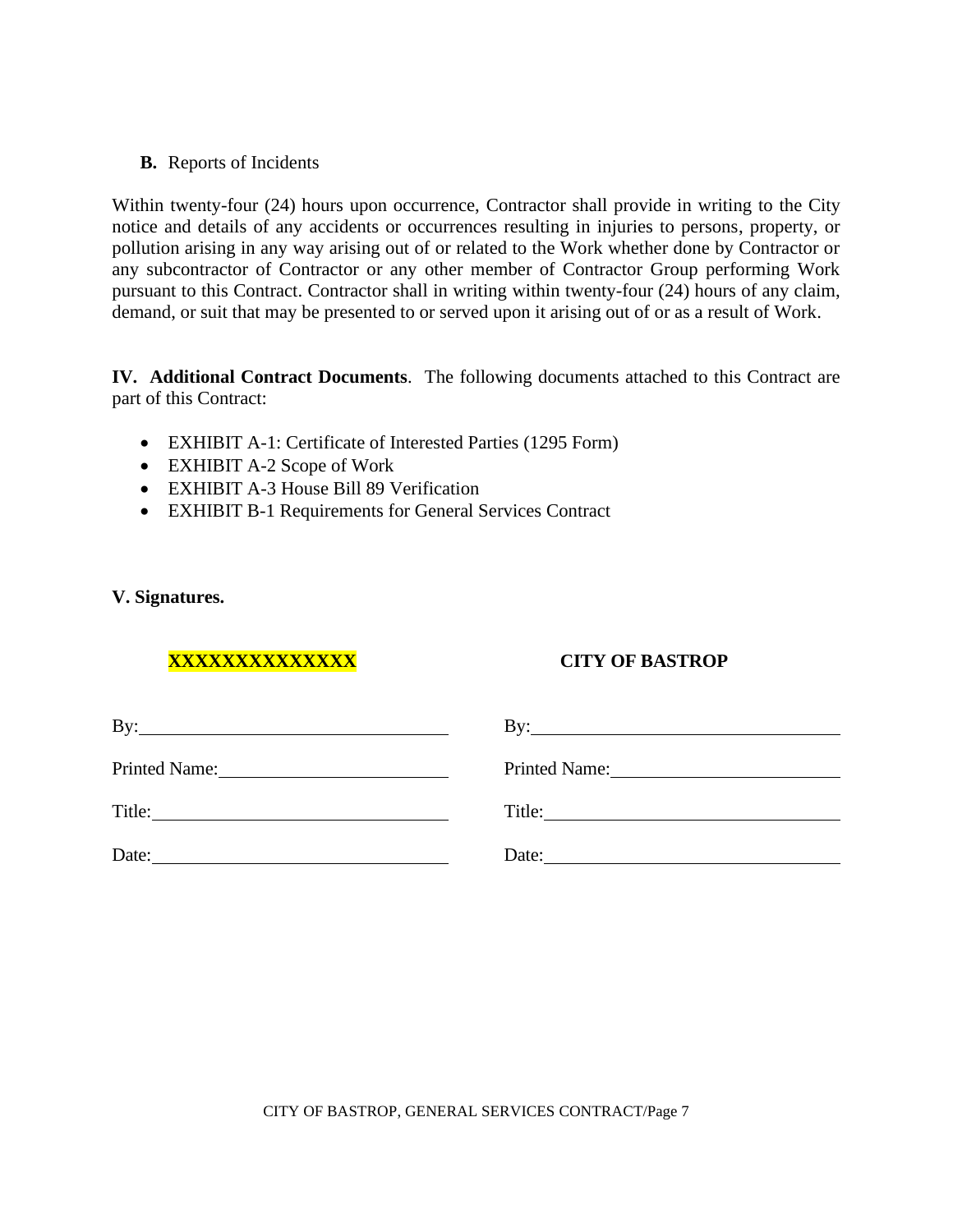## **EXHIBIT A-1**

Certificate of Interested Persons with Certification of Filing (Form 1295)

(*See Attached*)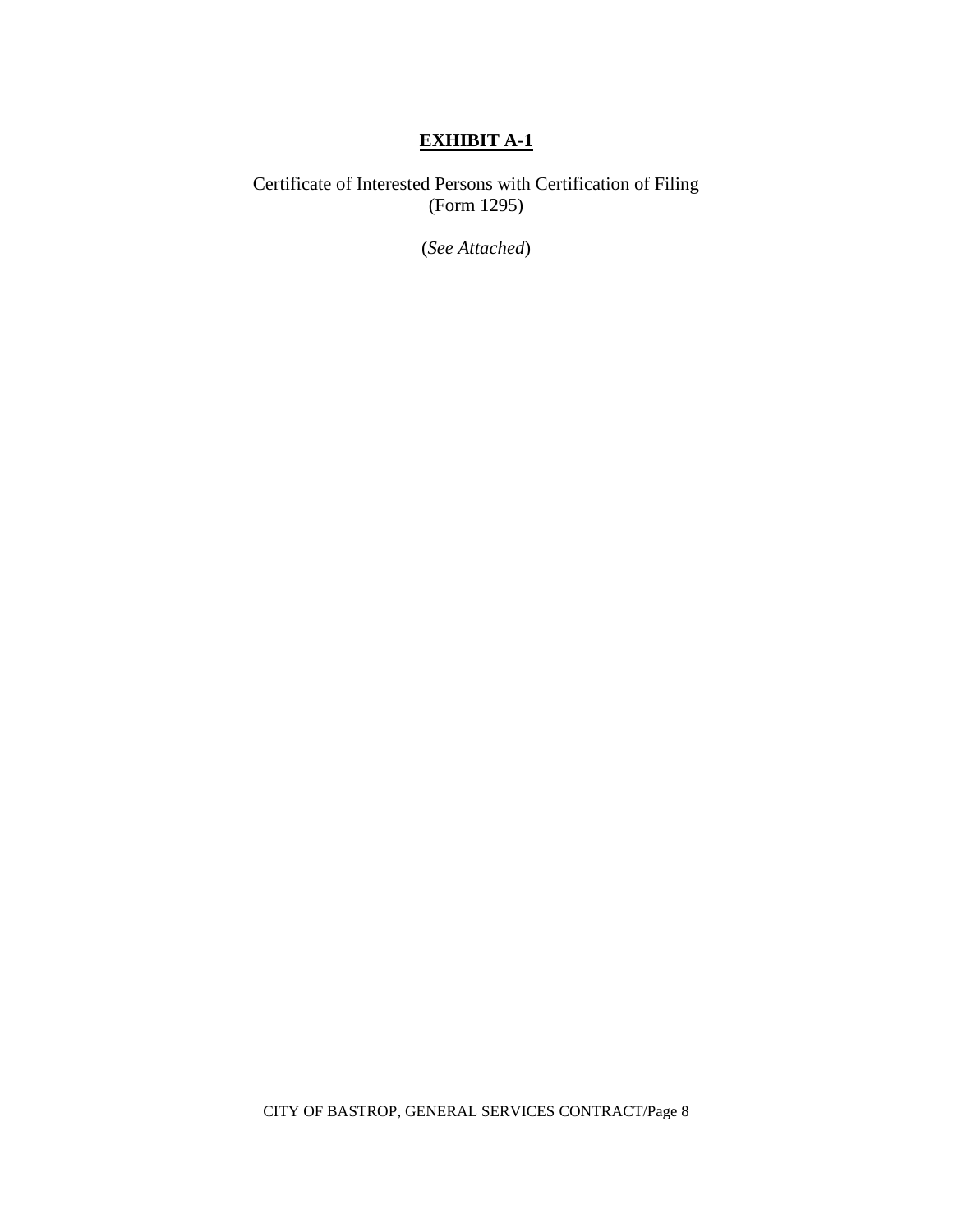# **EXHIBIT A-2**

Scope of Services dated **XXXXXXXXXXX** 

(*See Attached*)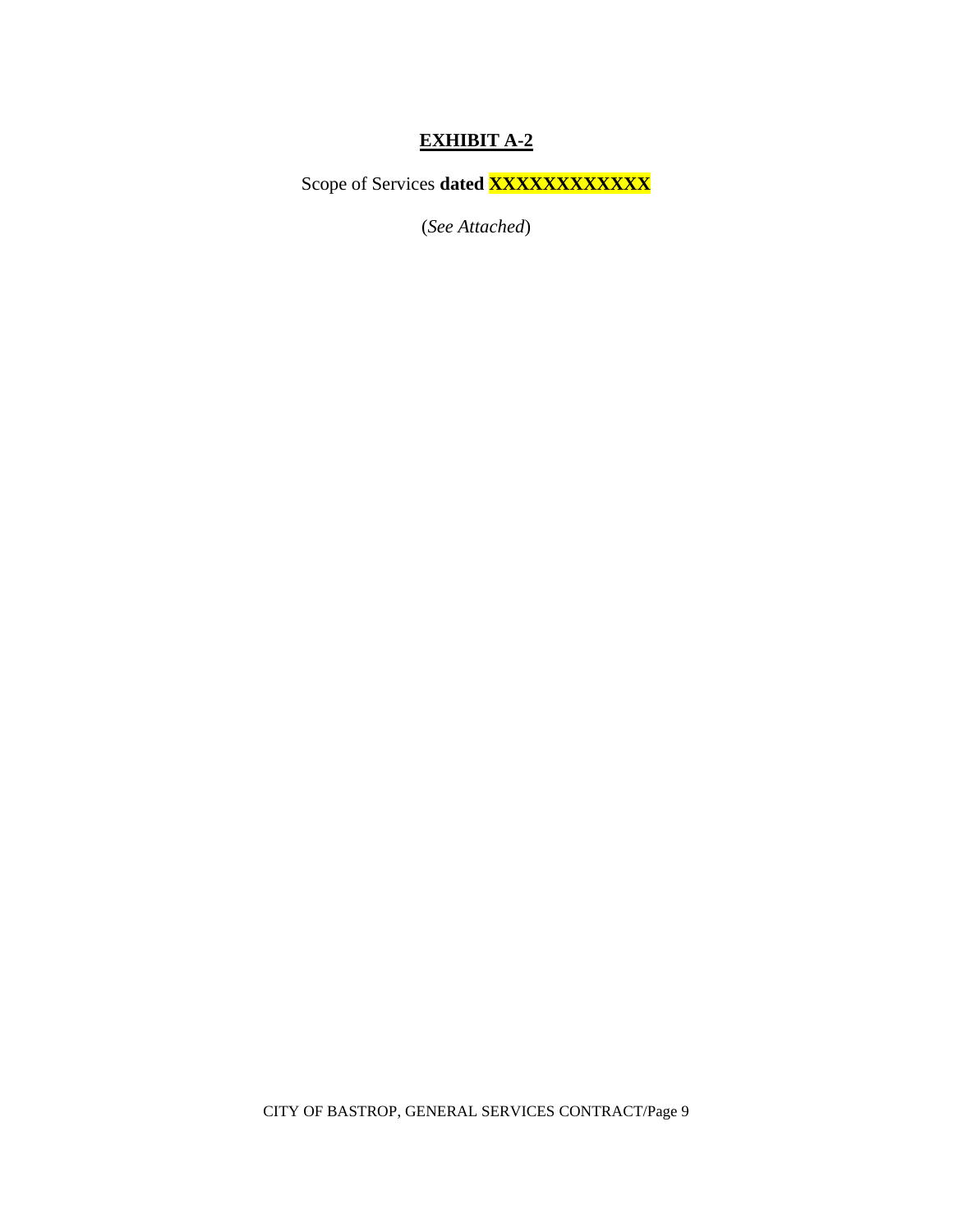# **EXHIBIT A-3**

House Bill 89 Verification

(*See Attached*)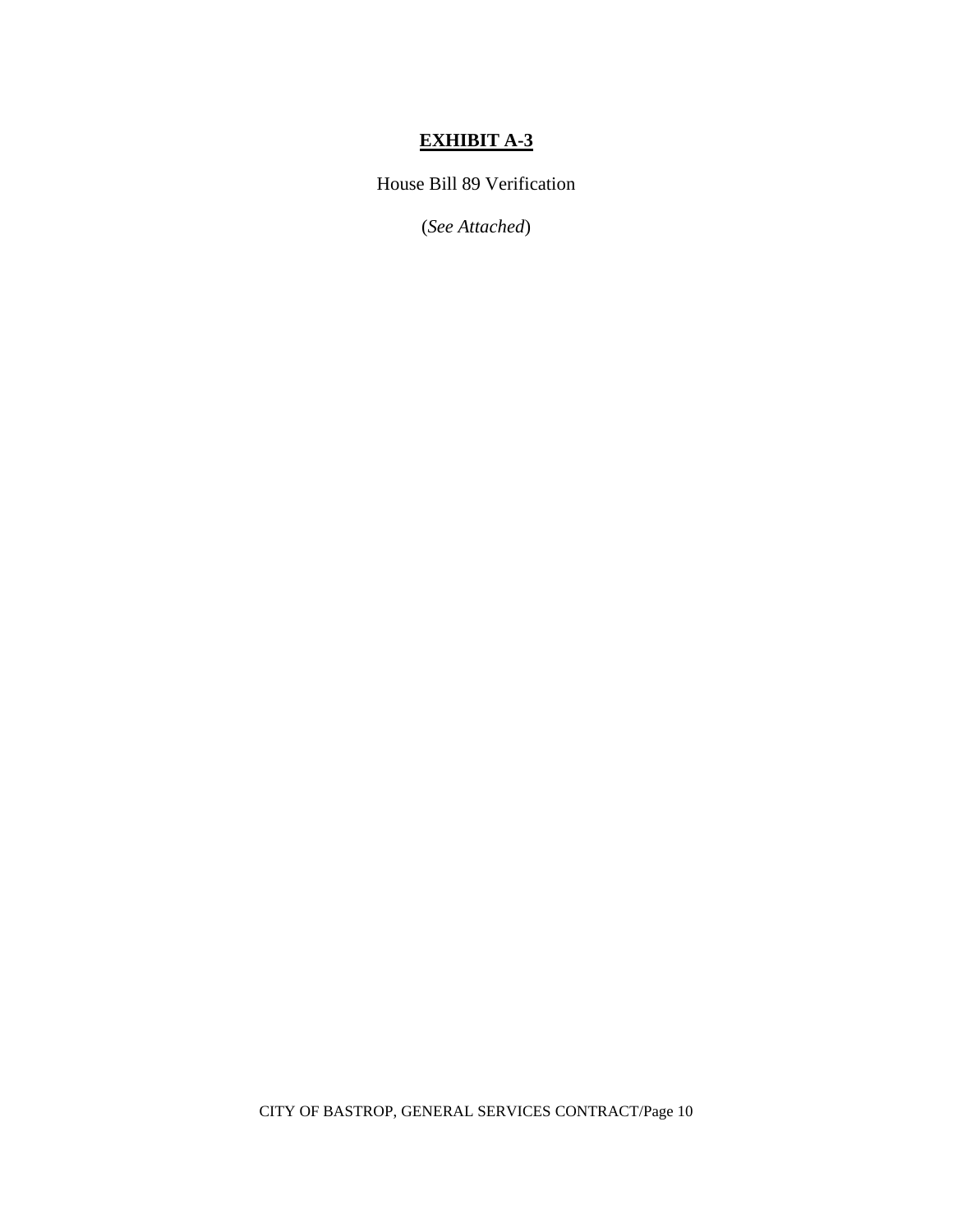## **EXHIBIT B-1 REQUIREMENTS FOR GENERAL SERVICES CONTRACT**

The Contractor shall comply with each and every condition contained herein. The Contractor shall provide and maintain the minimum insurance coverage set forth below during the term of its agreement with the City, including any delay periods. If the Project is not finalized and the insurance expires, Contractor is obligated to extend the insurance coverage. Any Subcontractor(s) hired by the Contractor shall maintain insurance coverage equal to that required of the Contractor. It is the responsibility of the Contractor to assure compliance with this provision. The City of Bastrop accepts no responsibility arising from the conduct, or lack of conduct, of the Subcontractor.

## **INSTRUCTIONS FOR COMPLETION OF INSURANCE DOCUMENT**

With reference to the foregoing insurance requirements, Contractor shall specifically endorse applicable insurance policies as follows:

- **A.** The City of Bastrop shall be named as an additional insured with respect to General Liability and Automobile Liability **on a separate endorsement**
- **B.** A waiver of subrogation in favor of The City of Bastrop shall be contained in the Workers Compensation and all liability policies and must be provided **on a separate endorsement.**
- **C.** All insurance policies shall be endorsed to the effect that The City of Bastrop will receive at least thirty (30) days' written notice prior to cancellation or non-renewal of the insurance.
- **D.** All insurance policies, which name The City of Bastrop as an additional insured, must be endorsed to read as primary and non-contributory coverage regardless of the application of other insurance.
- **E. Chapter 1811 of the Texas Insurance Code, Senate Bill 425 82(R) of 2011, states that the above endorsements cannot be on the certificate of insurance. Separate endorsements must be provided for each of the above.**
- **F.** All insurance policies shall be endorsed to require the insurer to immediately notify The City of Bastrop of any material change in the insurance coverage.
- **G.** All liability policies shall contain no cross-liability exclusions or insured versus insured restrictions.
- **H.** Required limits may be satisfied by any combination of primary and umbrella liability insurances.
- **I.** Contractor may maintain reasonable and customary deductibles, subject to approval by The City of Bastrop.
- **J.** Insurance must be purchased from insurers having a minimum AmBest rating of B+.
- **K.** All insurance must be written on forms filed with and approved by the Texas Department of Insurance. (ACORD 25 2016/03) Coverage must be written on an occurrence form.
- **L.** Contractual Liability must be maintained covering the Contractors obligations contained in the contract. Certificates of Insurance shall be prepared and executed by the insurance company or its authorized agent and shall contain provisions representing and warranting all endorsements and insurance coverages according to requirements and instructions contained herein.
- **M.** Upon request, Contractor shall furnish The City of Bastrop with certified copies of all insurance policies.
- **N.** A valid certificate of insurance verifying each of the coverages required above shall be issued directly to the City of Bastrop within ten (10) business days after contract award and prior to starting any work by the successful contractor's insurance agent of record or insurance company. Also, prior to the start of any work and at the same time that the Certificate of Insurance is issued and sent to the City of Bastrop, all required endorsements identified in sections A, B, C and D, above shall be sent to the City of Bastrop. The certificate of insurance and endorsements shall be sent to:

**City of Bastrop Engineering and Capital Project Management Department P. O. Box 427 1311 Chestnut Street Bastrop, TX 78602**